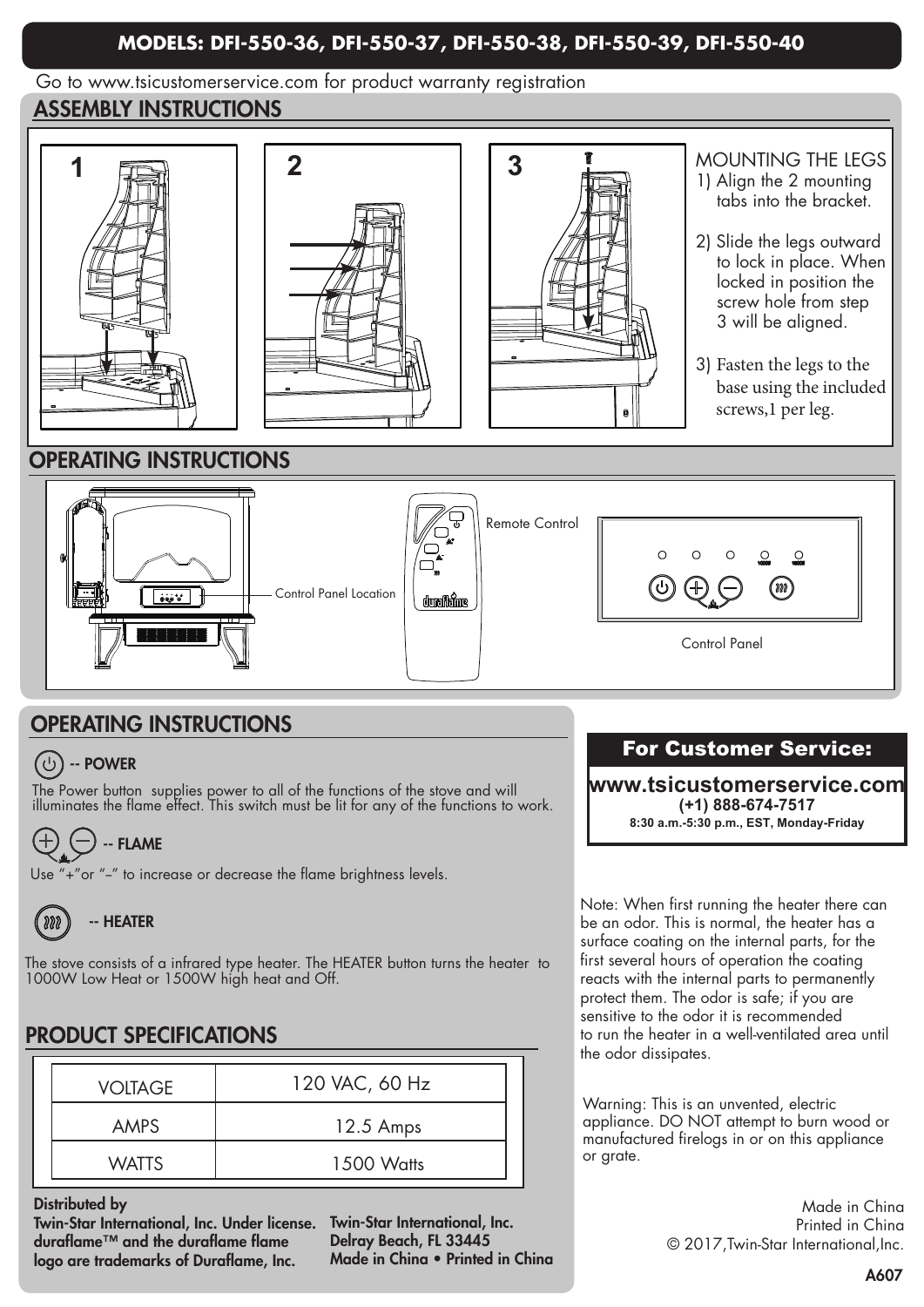## IMPORTANT INSTRUCTIONS

When using electrical appliances, basic precautions should always be followed to reduce the risk of fire, electrical shock, and injury to persons including the following:

- 1. Read all instructions before using this appliance.
- 2. This appliance is hot when in use. To avoid burns, do not let bare skin touch hot surfaces. If provided, use handles when moving this appliance. Keep combustible materials, such as furniture, pillows, bedding, papers, clothes and curtains at least 3 feet (0.9 m) from the front of this appliance and keep away from the sides and the rear. WARNING: In order to avoid overheating, do not cover the heater.
- 3. CAUTION: Never leave the heater operating unattended. Extreme caution is necessary if unsupervised children or invalids are nearby.
- 4. The appliance is not to be used by children or persons with reduced physical, sensory or mental capabilities, or lack of experience and knowledge, unless they have been given supervision or instruction.
- 5. Always unplug this appliance when not in use.
- 6. Do not operate any heater with a damaged cord or plug or after the appliance malfunctions, or if it has been dropped or damaged in any manner.
- If the supply cord is damaged, it must be replaced by the manufacturer, its service agent or similarly qualified persons in order to avoid a hazard.
- 8. Do not use outdoors.
- 9. This heater is not intended for use in bathrooms, laundry areas and similar indoor locations. Never locate this appliance where it may fall into a bathtub or other water container.
- 10. Do not run cord under carpeting. Do not cover cord with throw rugs, runners, or similar coverings. Do not route cord under furniture or appliances. Arrange cord away from traffic area and where it will not be tripped over.

## Battery Replacement





- The battery compartment is located on the back end of the remote **control**
- 2. Press and slide the battery door open and remove the old battery.<br>3. Insert 2 AAA batteries, checking that the + and sides of the batte 3. Insert 2 AAA batteries, checking that the + and - sides of the battery
- match inside the battery compartment. 4. Replace the battery compartment door.

#### **Caution:**

- For best results, use 2pcs AAA alkaline batteries.
- Install only new batteries of the same type in your product.
- 11. To disconnect this appliance, turn controls to the off position, then remove plug from outlet.
- 12. Do not insert or allow foreign objects to enter any ventilation or exhaust opening as this may cause an electric shock or fire, or damage the appliance.
- 13. To prevent a possible fire, do not block air intakes or exhaust in any manner. Do not use on soft surfaces, like a bed, where opening may become blocked.
- 14. This appliance has hot and arcing or sparking parts inside. Do not use it in areas where gasoline, paint or flammable liquids are used or stored. This stove should not be used as a drying rack for clothing. Christmas stockings or decorations should not be hung in the area of it.
- 15. Use this appliance only as described in the manual. Any other use not recommended by the manufacturer may cause fire, electric shock or injury to persons
- 16. This product is equipped with a polarized plug (one blade is wider than the other blade). To reduce the risk of electrical shock, this plug will fit into a polarized outlet only one way. This is a safety feature. If you are unable to insert the plug into the electrical outlet, try reversing the plug. If the plug still does not fit, contact a qualified electrician.



- Failure to insert batteries in the correct polarity, as indicated in the battery compartment, may shorten the life of the batteries or cause batteries to leak.
- Do not mix old and new batteries.
- Do not mix Alkaline, Standard (Carbon-Zinc) or Rechargeable (Nickel Cadmium) or (Nickel Metal Hydride) batteries.
- Danger of explosion if battery is incorrectly replaced.
- Do not ingest batteries.
- Batteries should be recycled or disposed of as per state and local guidelines.

#### **DISPOSAL OF USED BATTERIES**

Battery may contain hazardous substances which could endanger the enviroment and human health. Used batteries shall not be treated as municipal waste, but left at the appropriate collection point for recycling. For more information about collection and recycling of used batteries, please contact your local municipality or waste disposal service.

# 1-YEAR LIMITED WARRANTY

The manufacturer warrants that your new Electric Stove is free from manufacturing and material defects for a period of one year from date of puchase, subject to the following conditions and limitations.

1. Install and operate this Electric Stove in accordance with the installation and operating instructions furnished with the product at all times. Any unauthorized repair, alteration, willful abuse, accident, or misuse of the product shall nullify this warranty.

2. This warranty is non-transferable, and is made to the original owner, provided that the purchase was made through an authorized supplier of the product.

3. The warranty is limited to the repair or replacement of part(s) found to be defective in material or workmanship, provided that such part(s) have been subjected to normal conditions of use and service, after said defect is confirmed by the manufacturer's inspection.

4. The manufacturer may, at its discretion, fully discharge all obligations with respect to this warranty by refunding the wholesale price of the defective part(s).

5. Any installation, labor, construction, transportation, or other related costs/expenses arising from defective part(s), repair, replacement, or othe wise of same, will not be covered by this warranty, nor shall the manufacturer assume responsibility for same.

6. The owner/user assumes all other risks, if any, including the risk of any direct, indirect or consequential loss or damage arising out of the use, or inability to use the product, except as provided by law.

7. All other warranties – expressed or implied –with respect to the product, its components and accessories, or any obligations/liabilities on the part of the manufacturer are hereby expressly excluded.

8. The manufacturer neither assumes, nor authorizes any third party to assume on its behalf, any other liabilities with respect to the sale of the product.

- 9. The warranties as outlined within this document do not apply to non accessories used in conjunction with the installation of this product.
- 10.This warranty gives you specific legal rights, and you may also have other rights which vary from state to state.
- This warranty is void if:
- a. The fireplace is subjected to prolonged periods of dampness or condensation.
- b. Any unauthorized alteration, willful abuse, accident, or misuse of the product.
- c. You do not have the original receipt of purchase.

### **IF WARRANTY SERVICE IS NEEDED**

Contact the manufacturer by calling customer service department at 1-888-674-7517, 7 days a week 24 hours a day at our toll-free help line. Our Consumer Service department is available Monday – Friday 8:30 am – 5:30 pm EST. Make sure you have your warranty, your sales receipt, location of purchase and the model/serial number of your product.

# SAVE THESE **INSTRUCTIONS**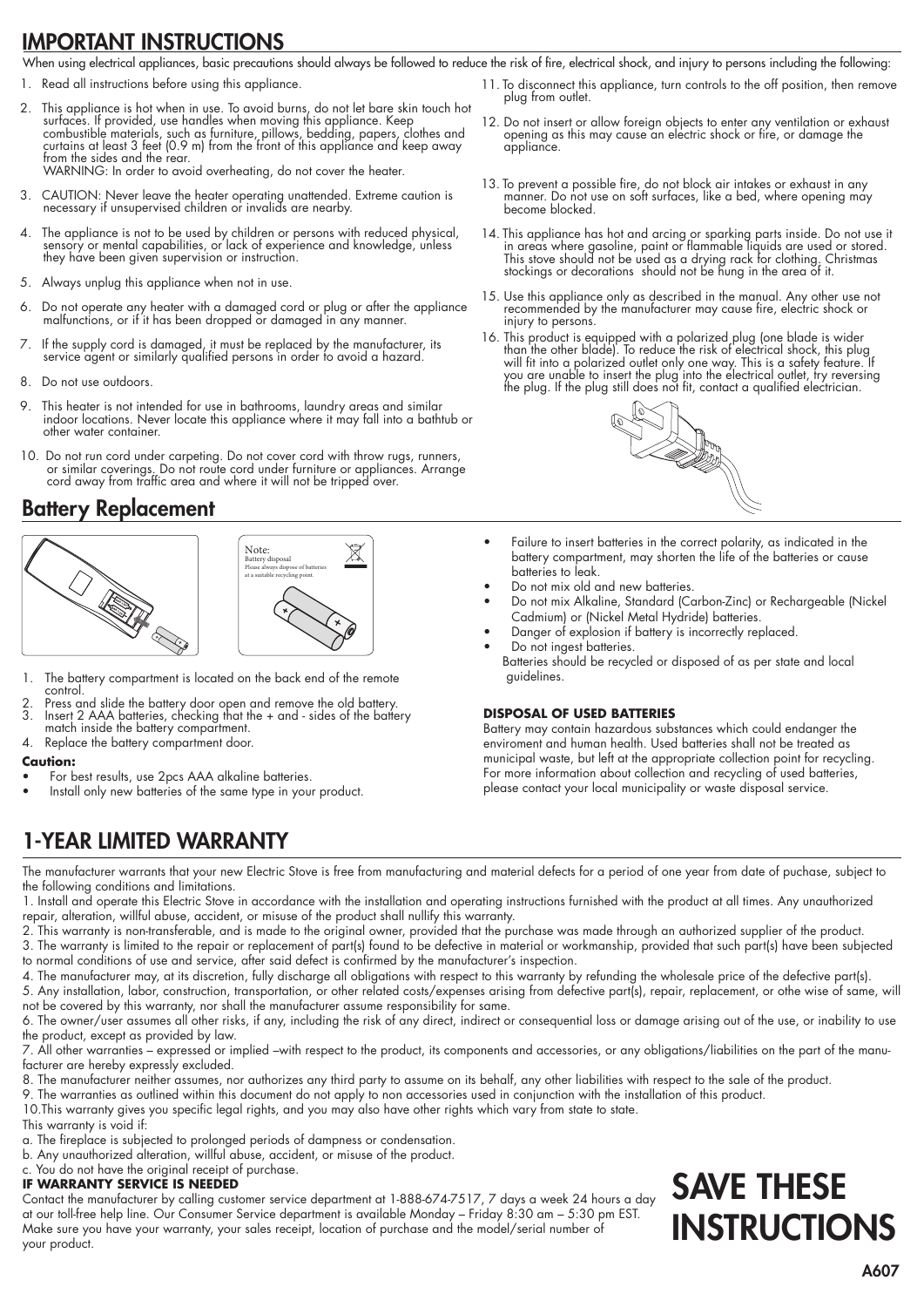# **TROUBLESHOOTING GUIDE**

| Problem                                                                                                                                      | <b>Root Cause</b>                                                                                                       | Corrective Action                                                                                                                                                                                                                                                                                                                                                                                                                                                                                                                                              |
|----------------------------------------------------------------------------------------------------------------------------------------------|-------------------------------------------------------------------------------------------------------------------------|----------------------------------------------------------------------------------------------------------------------------------------------------------------------------------------------------------------------------------------------------------------------------------------------------------------------------------------------------------------------------------------------------------------------------------------------------------------------------------------------------------------------------------------------------------------|
| 1. No power, buttons<br>do not light up.                                                                                                     | Power cord was not plugged into<br>1.<br>the outlet.                                                                    | Check that unit is plugged directly into a standard<br>1.<br>120 volt outlet.                                                                                                                                                                                                                                                                                                                                                                                                                                                                                  |
| 2. Stove does not<br>turn on manually.                                                                                                       | 2a. No incoming power from the<br>electrical wall socket or buttons.<br>2b. Improper operation.<br>2c. Defective button | Check circuit breakers and move unit to another outlet.<br>2a.<br>Manually press main power button from front of unit.<br>2b.<br>Replace button<br>2c.                                                                                                                                                                                                                                                                                                                                                                                                         |
| 3. Flames are not<br>moving                                                                                                                  | 3a. Defective spinner motor<br>3b. Spinner detached from<br>the motor                                                   | Replace spinner motor<br>3a.<br>3b. Remove the back panel and check to see if "spinner" is correctly<br>mounted to the motor.                                                                                                                                                                                                                                                                                                                                                                                                                                  |
| 4. Flames are not<br>visible                                                                                                                 | Burnt out light bulb<br>4.                                                                                              | Replace 40 watt candelabra bulb<br>4.                                                                                                                                                                                                                                                                                                                                                                                                                                                                                                                          |
| 5. Flames are not<br>bright                                                                                                                  | 5a. Normal operation<br>5b. Defective dimmer button                                                                     | 5a. Turn brightness dimmer knob until desired brightness is achieved.<br>5b. Replace dimmer button                                                                                                                                                                                                                                                                                                                                                                                                                                                             |
| 6. Heater is not<br>turning off                                                                                                              | Defective Thermostat Button<br>6.                                                                                       | Replace Thermostat Button<br>6.                                                                                                                                                                                                                                                                                                                                                                                                                                                                                                                                |
| 7. Heater is not<br>turning on                                                                                                               | 7a. Improper operation<br>Defective button<br>7b.<br>Defective heater blower motor<br>7c.                               | Manually press main power button on front of unit.<br>7a.<br>Replace button<br>7b.<br>Replace heater blower motor.<br>7c.                                                                                                                                                                                                                                                                                                                                                                                                                                      |
| 8. Not producing<br>enough heat                                                                                                              | power strip/surge protector/<br>8a.<br>extension cord being used<br>8b. Location of unit                                | 8a. Plug unit directly into the wall.<br>8b. Make sure unit is located on an interior wall.                                                                                                                                                                                                                                                                                                                                                                                                                                                                    |
| 9. Unit blows cool or<br>cold air                                                                                                            | Defective heater blower motor<br>9.                                                                                     | Replace heater blower motor<br>9.                                                                                                                                                                                                                                                                                                                                                                                                                                                                                                                              |
| 10. Noise with<br>heater on                                                                                                                  | 10a. Dirty heater blower motor<br>10b. Defective heater blower motor                                                    | 10a. Gently vacuum heater blower vents.<br>10b. Replace heater blower motor                                                                                                                                                                                                                                                                                                                                                                                                                                                                                    |
| 11. Noise with flames<br>on and heater off                                                                                                   | 11a. Defective flame generator<br>drive motor.<br>11b. Dented back panel<br>11c. Warped spinner shaft                   | 11a. Replace flame generator drive motor.<br>11b. Refer to TSI customer service<br>11c. Refer to TSI customer service                                                                                                                                                                                                                                                                                                                                                                                                                                          |
| 12. Power cord gets<br>warm                                                                                                                  | 12. Normal operation                                                                                                    | 12. Check your heater cord and plug connections. Faulty wall outlet<br>connections or loose plugs can cause the outlet or plug to overheat.<br>Be sure the plug fits tight in the outlet. Heaters draw more current<br>than small appliances, overheating of the outlet may occur even if<br>it has not occurred with the use of other appliances. During use<br>check frequently to determine if your plug outlet or faceplate<br>is HOT! If so, discontinue use of the heater and have a qualified<br>electrician check and/or replace the faulty outlet(s). |
| 13. Is it safe to place<br>unit on carpet?                                                                                                   | 13. Product Inquriy                                                                                                     | It is safe to place unit on carpet but make sure any flammable<br>13.<br>items are at least 3 feet away from front and sides of the unit.                                                                                                                                                                                                                                                                                                                                                                                                                      |
| 14. How many square<br>feet will my unit<br>warm up?                                                                                         | 14. Product Inquriy                                                                                                     | 14. Provides supplemental heat up to 1000 square feet                                                                                                                                                                                                                                                                                                                                                                                                                                                                                                          |
| 15. Heater doesn't work,<br>but Power and<br>Heater buttons<br>are in the "ON"<br>position and<br>thermostat is set on<br>the highest level. | 15. The thermal protector has<br>tripped.                                                                               | 15. Turn all buttons to the "OFF" position and unplug the unit from the wall<br>outlet for 5 minutes. After 5 minutes, plug the unit back into wall outlet<br>and operate as normal.                                                                                                                                                                                                                                                                                                                                                                           |